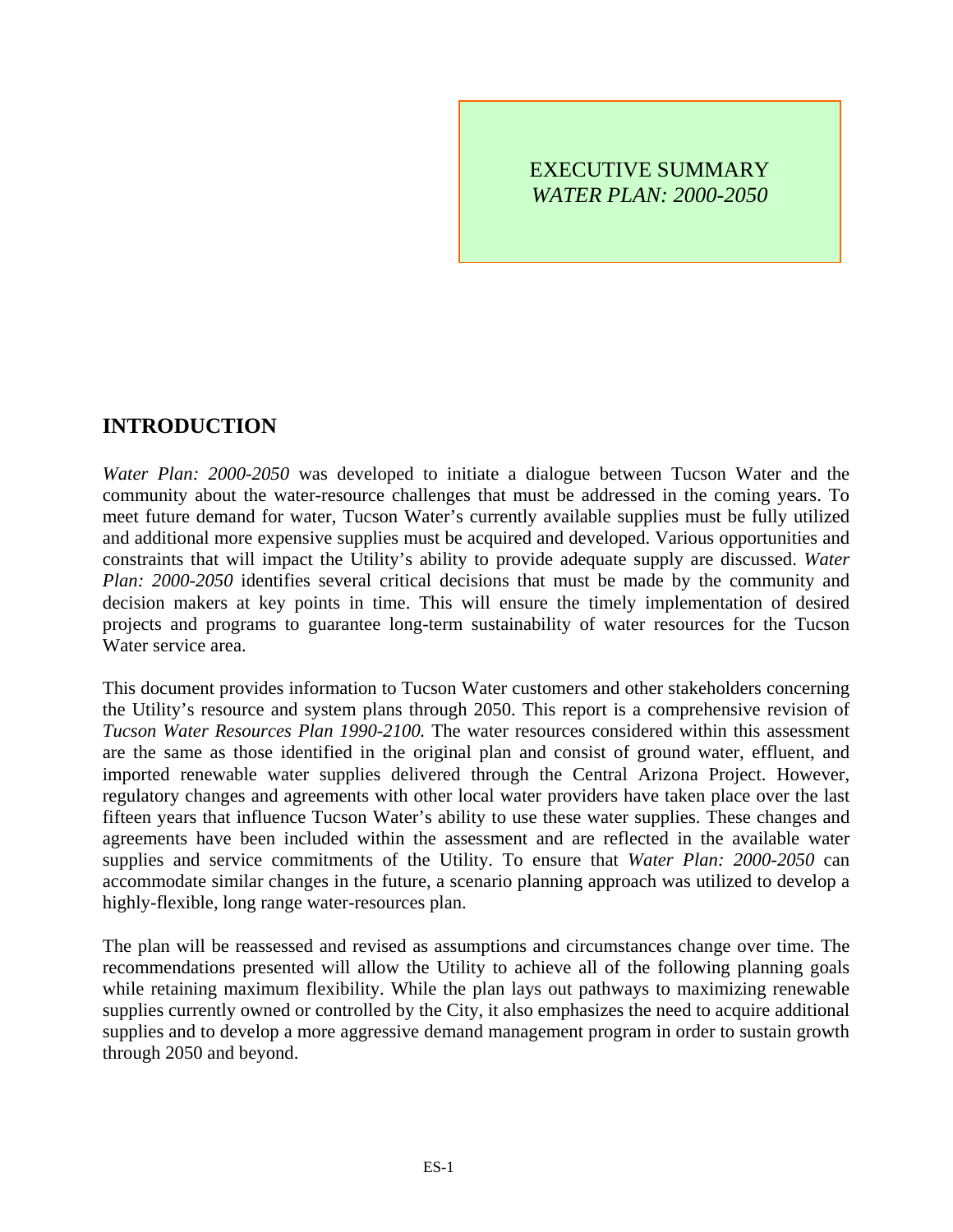## **THE PLANNING GOALS**

*Water Plan: 2000-2050* was developed with the following resource management goals:

- **Meet Projected Total Demand**. The Utility's water demand has grown significantly over the years. Current population projections indicate that demand will continue to increase in the foreseeable future.
- **Utilize Renewable Resources**. In order for the community to be sustainable into the future, Tucson Water needs to shift from a historical reliance on "mined" ground water to renewable water supplies.



Colorado River water delivered via the Central Arizona Project and treated municipal wastewater effluent are two currently available renewable supplies that must be utilized to the maximum extent possible. It is also a priority to acquire additional renewable supplies as soon as possible.

- **Meet Water-Quality Targets**. In addition to complying with federal, state, and local regulations, Tucson Water must also be responsive to the water-quality expectations and preferences of its customers.
- **Achieve Sustainable Pumpage**. There is a quantifiable volume of ground water that is naturally replenished each year. Pumping ground water at or below this annual rate would be hydrologically sustainable and would not cause additional water-level declines and associated subsidence. Sustainable pumping must be consistent with state regulations that govern the legal authority to withdraw ground water.
- **Manage Costs and Rate Impacts**. Projects and programs must be cost effective to ensure that water remains affordable.
- **Comply with Assured Water Supply Program.** The Assured Water Supply (AWS) Program is the regulatory paradigm administered by the Arizona Department of Water Resources (ADWR) for water-resource management in the municipal water-use sector. The AWS Program limits the amount of ground water that the City of Tucson can legally withdraw.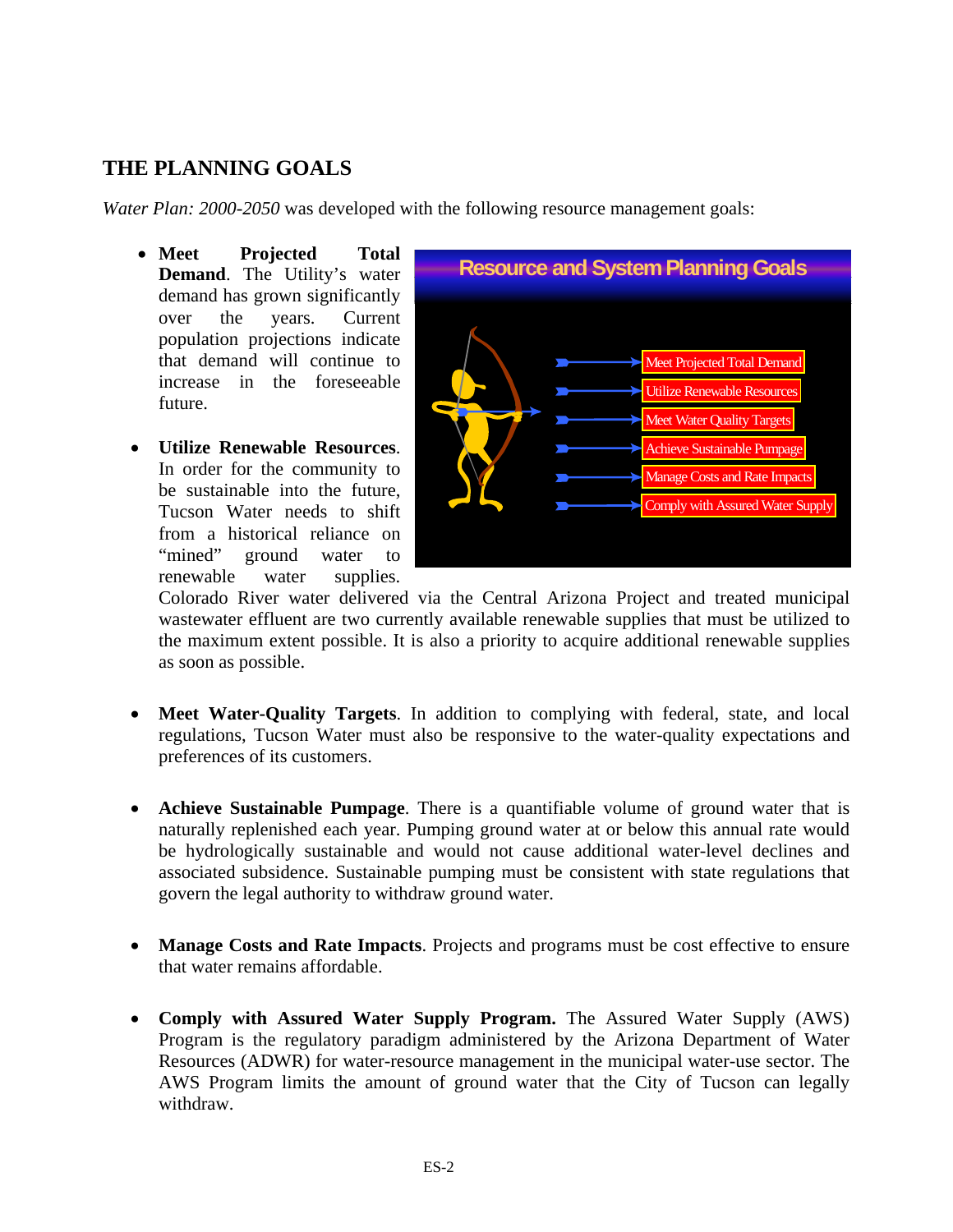### **PROJECTED WATER DEMAND**



The population in the Tucson area has increased over time creating a growing need for water. Projections of future water demand were developed to ensure that the Utility can plan for sufficient water supplies to meet the needs of the community and the resource challenges that lie ahead.

In order to maintain consistency with other regional planning entities, Tucson Water used the most current population counts and projections available. Population projections were developed

from information provided by the U.S. Census Bureau, the Arizona Department of Economic Security, and the Pima Association of Governments (PAG).

To derive a projected total water demand for Tucson Water's service area through 2050, the average amount of per capita water use was determined. Such water usage is commonly measured in gallons per capita per day (GPCD). The total GPCD for Tucson Water's current customer base is 177 GPCD and includes water used to supply both potable and non-potable demands. By applying the total GPCD to projected populations, Tucson Water estimates that annual total demand will grow from 128,521 acre-feet in 2000 to 253,000 acre-feet in 2050. A slower increase in water demand from 2030 to 2050 reflects a shift in population growth to areas outside of Tucson Water's projected service area. Reclaimed water is projected to meet at least eight percent of total water demand; the remaining balance is potable demand.

# **AVAILABLE WATER RESOURCES**



Prior to the early 1990s, the Tucson community relied almost exclusively on ground water to meet water demand. Despite implementation of demand management programs and the strong environmental ethic of Tucson residents, ground-water withdrawals in the metropolitan area continued to increase due to population growth. Rapidly declining water levels have resulted in measurable land subsidence, increased pumping costs, and the gradual loss of natural habitat along local riparian corridors.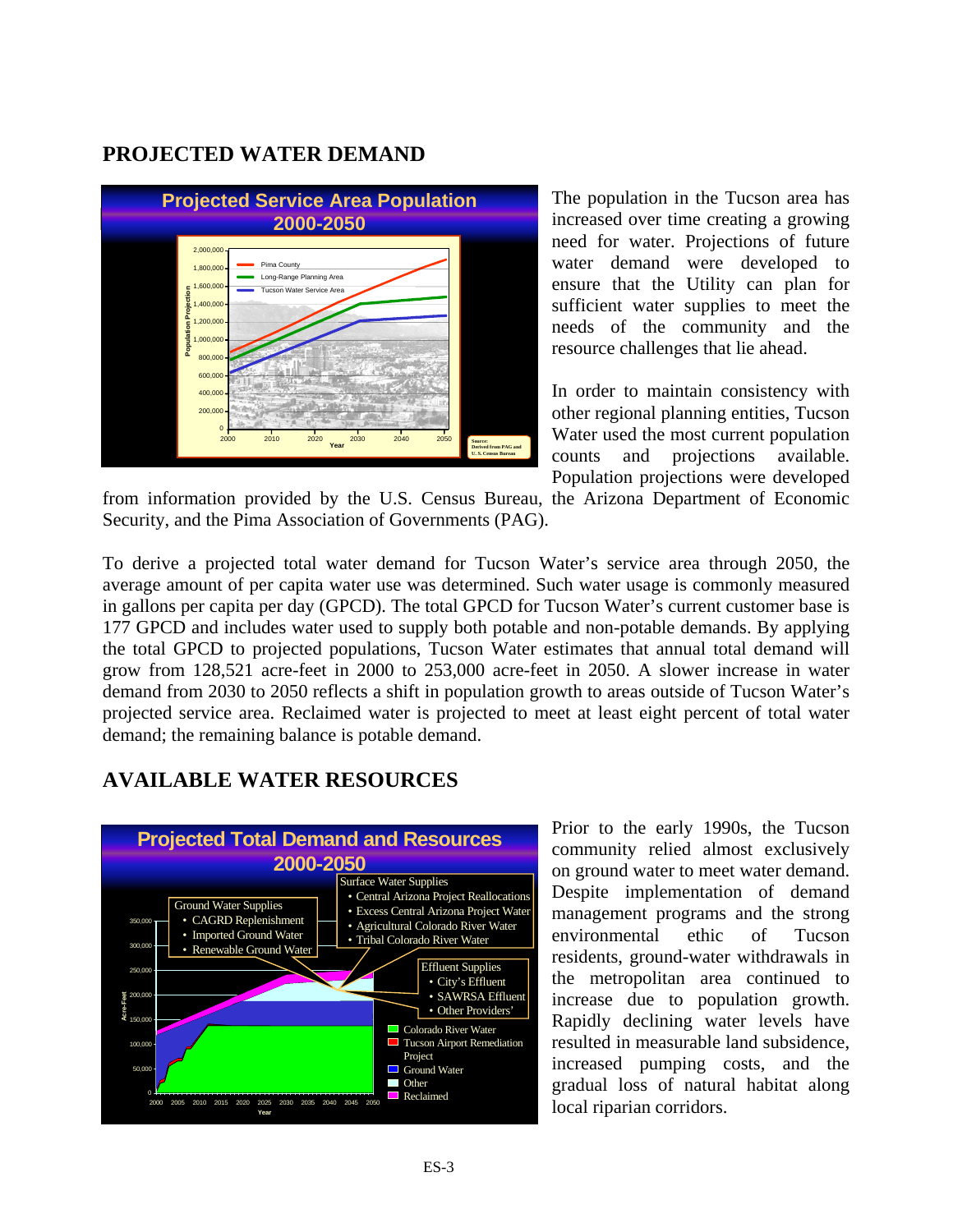The need to develop renewable water supplies to meet projected long-term water demand has long been recognized. *Tucson Water Resources Plan 1990-2100* concluded that Colorado River water and municipal effluent would need to be increasingly utilized to satisfy future demand. To achieve long-term sustainability and comply with regulations, the use of available water sources must be prioritized so that use of renewable supplies is maximized and the availability of ground water is extended.

### **THE PLANNING PROCESS**

In determining how best to use available water resources to meet projected demands, a scenario planning process was used to develop *Water Plan: 2000-2050*. In order to avoid the potential pitfalls of a one-dimensional planning approach, scenario planning provides a multidimensional perspective that considers many possible futures as equally likely, thus allowing greater planning flexibility.

The process involves building pathways to each



possible future; however, the objective is to identify the common elements that lie on these different pathways. These elements are the programs and projects that are common to each of the identified futures. By following the path of common elements, capital investments are directed toward projects that apply to multiple futures providing confidence that the decisions made today will remain viable.

### . **PATHS TO THE FUTURE**

The Plan consists of a series of key decision points and sets of common elements that would be implemented in response to each decision. There are a number of elements common to all of the pathways that lead to each of the futures. Implementing these common elements will maintain flexibility as subsequent decision points are approached and as conditions change in the future. The Recommended Plan will be implemented by following the route of common elements.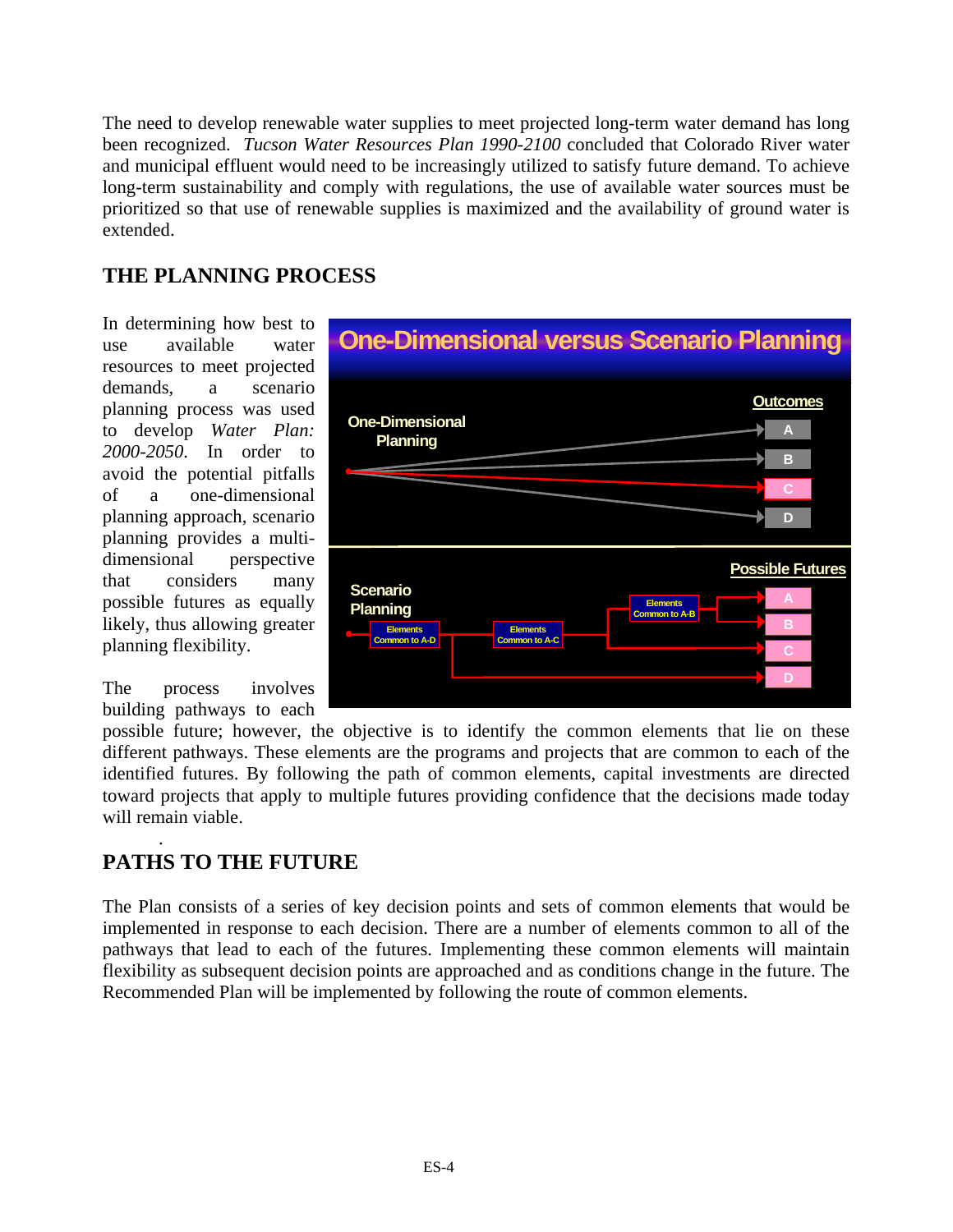## **Common Elements**

### Programs: 2000-2006

The following programs either have already been or will be implemented during the period 2000 to 2006 and will be continued as required throughout the 50-year planning period.

• **Acquire Additional Supplies**. Additional potential sources of supply will be pursued under all scenarios. This can include obtaining additional Colorado River water, effluent, ground water,

and any other water resources that may become available over time. Acquiring additional supplies will be a priority throughout the 50 year planning period.

• **Develop a Salinity Management Program**. An increase in the mineral content of the Utility's blended potable water supply will gradually occur over time as Colorado River water and effluent are utilized. Tucson Water will pursue a program to manage potential increases in salinity in watersheds located within its projected service area. The Utility



will continue to participate in research on potential salinity impacts, and methods of treatment, reclamation, and/or disposal of the brine waste stream generated during treatment.

- **Encourage Sewer Connections**. To provide a greater volume of municipal wastewater effluent for potential reuse, changes in ordinance and/or code should be considered to encourage sewer connections to reduce the number of septic tank systems installed within Tucson Water's projected service area.
- **Evaluate the Effectiveness of Additional Conservation Programming**. A more aggressive conservation program designed to reduce overall per capita usage will be evaluated. This program will address all sectors of potable water use including residential, commercial, and industrial customers.
- **Evaluate Emerging Contaminants**. Addressing the presence of emerging contaminants in current and future water supplies must be further researched. This research will be increasingly important as the availability of water-resources becomes more constrained over time.
- **Expand Public Outreach**. Tucson Water's outreach program will be expanded to provide information and to obtain input from the public on a range of water-resource issues.
- **Provide Water-Resource Information to Planning Entities**. Tucson Water will provide information regarding water-resource availability to governmental entities that plan for the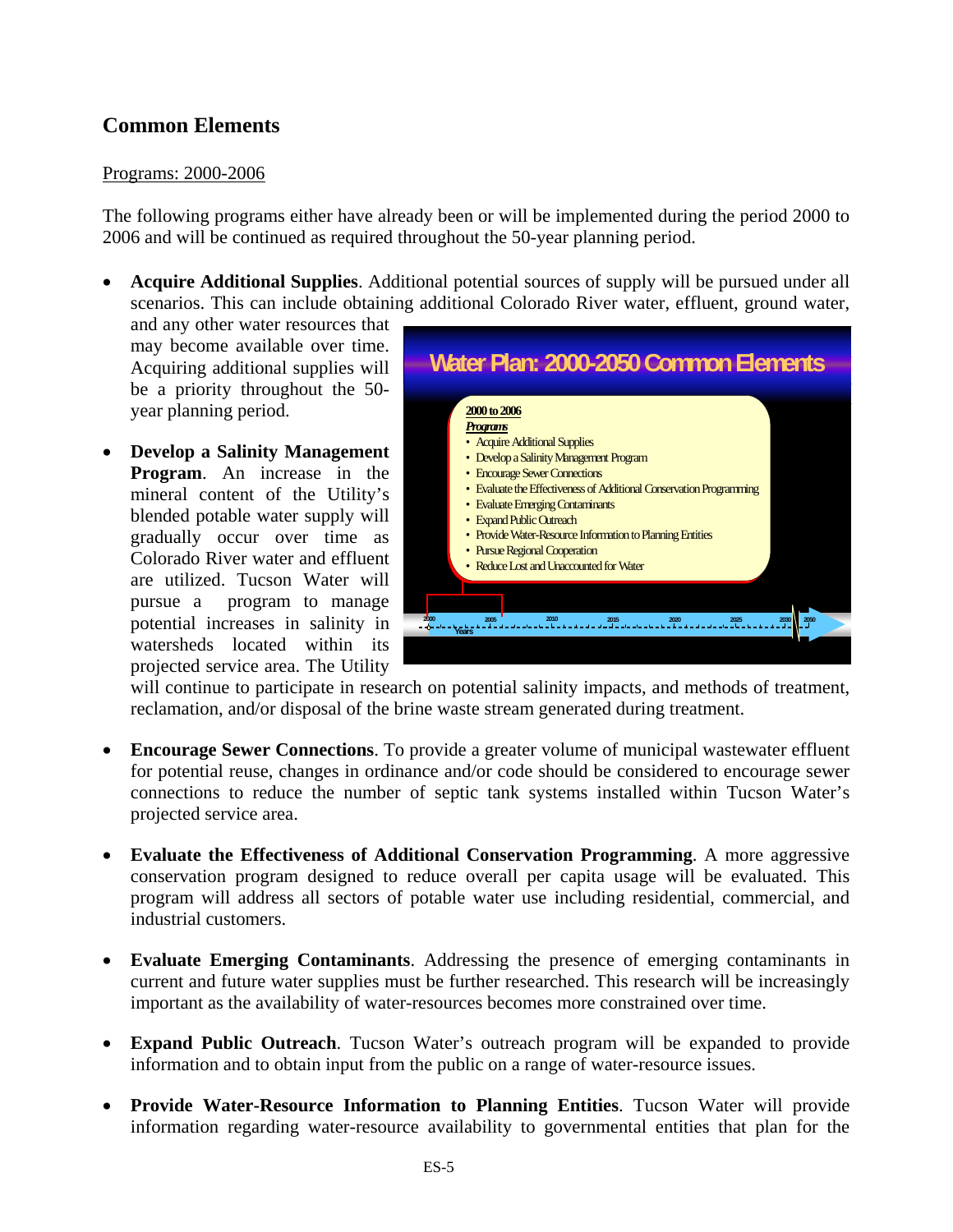future of the community. These efforts will allow those entities to take into account the Utility's ability to provide water service within the context of their planning decisions.

- **Pursue Regional Cooperation**. Tucson Water will seek additional opportunities to work cooperatively with other water providers. These efforts may include acquiring additional sources of supply, implementing an integrated regional salinity control program, and making arrangements to distribute renewable resources within the region.
- **Reduce Lost and Unaccounted for Water**. Tucson Water will strengthen its efforts to reduce its percentage of lost and unaccounted for water.

### Projects: 2000-2006

Most of the projects already initiated during this period have been implemented under the Clearwater Program. The program was developed in the late 1990s to utilize Colorado River water by blending with ground water through recharge and recovery facilities. The first major facility developed under this program was the Central Avra Valley Storage and Recovery Project (CAVSARP). A second storage and recovery facility, the Southern Avra Valley Storage and Recovery Project (SAVSARP), is currently under design. Between them, Tucson Water will be able to fully utilize the City of Tucson's current annual Central Arizona Project entitlement and provide capacity for recharging additional water supplies.

#### Programs: 2006-2014

In addition to the programs initiated by 2006, a second set of programs should be initiated between 2006 and 2014. These programs include the following:

- **Achieve Full Colorado River Water Utilization**. Regardless of what final projects are selected, Tucson Water will achieve full utilization of its current Central Arizona Project allocation by 2012.
- **Achieve Sustainable Ground-Water Pumping**. As the City of Tucson brings its Central Arizona Project allocation into full utilization, its reliance on ground water will decrease. The Utility will seek to reduce its ground-water pumping to a hydrologically sustainable rate within the nearterm.



• **Evaluate Effluent Exchanges**. Tucson Water will pursue opportunities to market unused effluent supplies for lease or exchange with other water users within the Tucson AMA.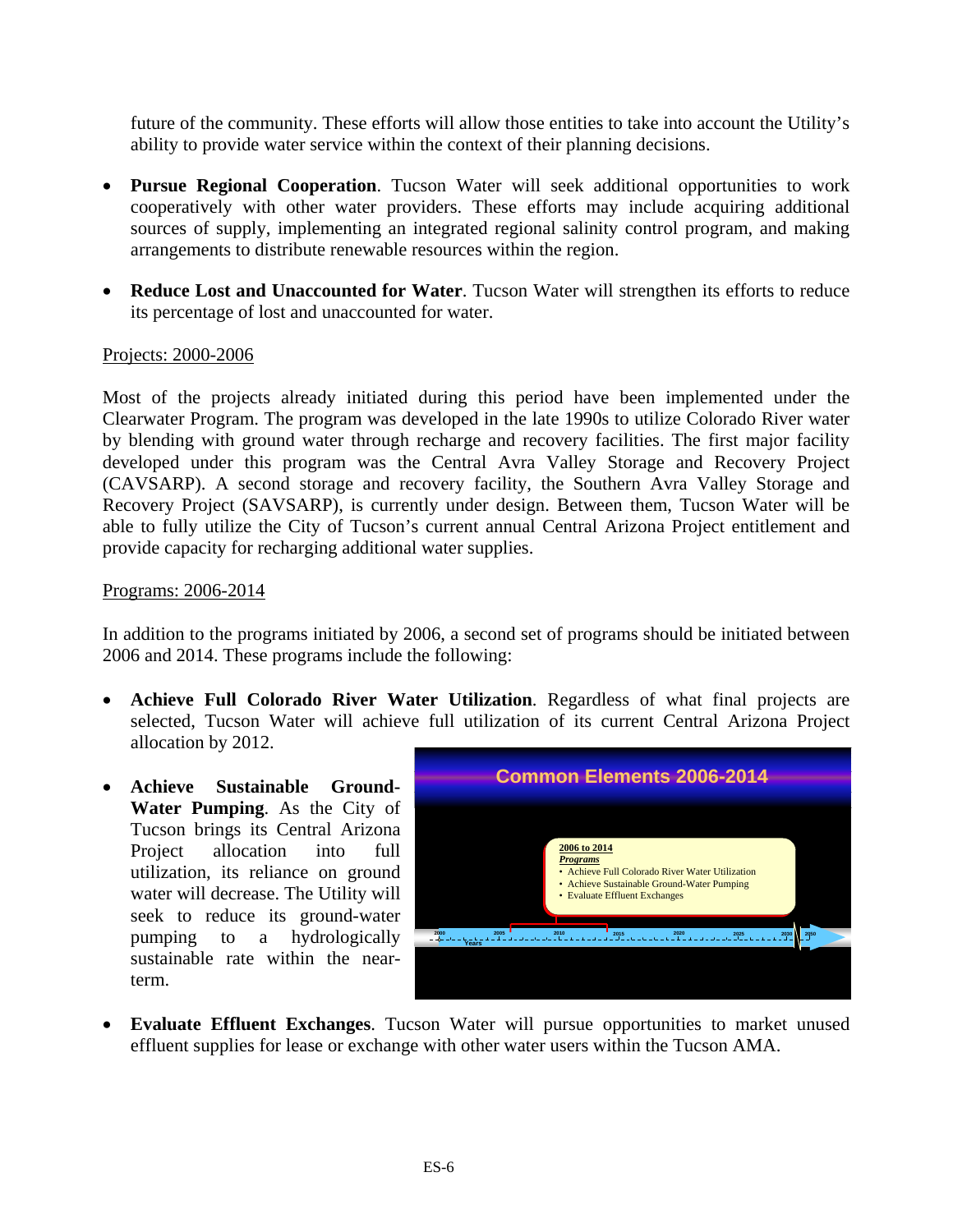Projects: 2006-2014

The Avra Valley Transmission Main Augmentation project in conjunction with the Spencer Interconnect Pipeline project will be implemented during this period to provide additional system capacity to convey renewable water supplies from Avra Valley to the Tucson basin. The added capacity will also provide increased redundancy to ensure potable system reliability. In addition, the capabilities of the reclaimed water system will also be expanded in order to meet future reclaimed demand.

### **Critical Decisions**

#### Decision Point: 2006

In 2006, two critical resource management decisions must be made regarding the use of Colorado River water:

- Decision #1 What is an acceptable long-term mineral content target for the Clearwater blended water program?
- Decision #2 Should Tucson Water expand the Clearwater recharge program by building SAVSARP to maximum capacity or rehabilitate the Hayden-Udall Treatment Plant to perform direct treatment?

Decisions #1 and #2 must be made by 2006. The choices will determine which decision-dependent elements will be subsequently implemented. In addition, these decisions will significantly impact the overall cost of providing water service. The new elements associated with each critical decision are described below.

Decision #1 will determine the level of Total Dissolved Solids (TDS) in the Clearwater blend. The water recovered from the CAVSARP Well Field will maintain a mineral content at or below the currently targeted TDS concentration of 450 mg/L through approximately 2009. Tucson Water has



access to sufficient ground water in Avra Valley to blend with the water recovered from CAVSARP to maintain this TDS target for many years. However, as additional Colorado River water is utilized over time either through direct treatment or expansion of the recharge program (Decision #2), the ability to maintain this TDS target through ground-water blending cannot be sustained and enhanced treatment will eventually be required. TDS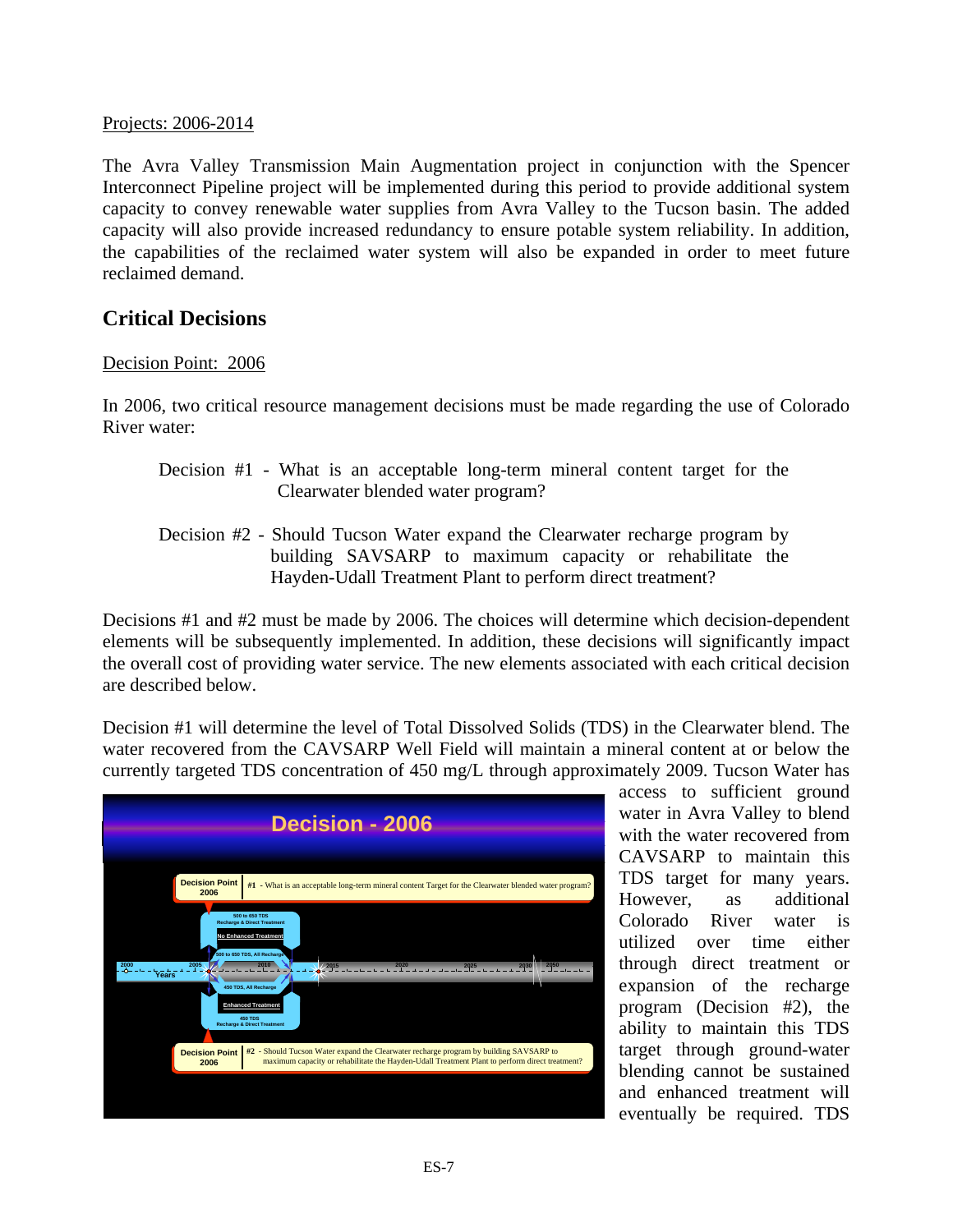levels are not regulated as a public health issue; rather, TDS concentration can affect the aesthetic quality of the water such as hardness, taste, and mineral deposits. The higher mineral content of Colorado River water was not the cause of the pipeline problems experienced with direct delivery in the early 1990s.

The choice under Decision #2 is to either expand SAVSARP to maximum capacity or to rehabilitate the Hayden-Udall Treatment Plant for direct treatment of Colorado River water. Either option would allow for TDS management to be conducted pursuant to the choice made under Decision #1. By 2012, Tucson Water plans to achieve full utilization of its current Central Arizona Project allocation. This is the first critical step toward attaining water-resource sustainability for the community.

### Decision Point: 2014

Additional critical decisions must be made by 2014 concerning the long-term utilization of effluent. If other water supplies are acquired and/or if per capita water demand is significantly reduced, the



timeframe in which to maximize effluent use may be delayed. Nonetheless, effluent will continue to be used to meet reclaimed water (nonpotable) demands which are estimated to be at least eight percent of projected total demand. This leaves a large volume of effluent potentially available to augment the potable supply. Two critical decisions must be made regarding the future use of effluent:

- Decision #3 Should current effluent disposal practices continue or should Tucson Water maximize the use of effluent as a water supply?
- Decision #4 If the use of effluent is to be maximized, should it be stored in longterm banking facilities or should it be used to augment the potable water supply?

Decision #3 presents the opportunity to provide water supply for the growing community. Tucson Water currently has only a limited amount of available ground water and Colorado River water to meet future potable demand. Without the expanded use of effluent, the successful acquisition of additional water resources, and/or the initiation of a more aggressive demand management program to reduce per capita water use, the Utility will not be able to meet future water demand and could have a shortfall sustainable in supply before 2020. Decision #3 should be made by 2014 to allow sufficient time to maximize the use of effluent by 2020.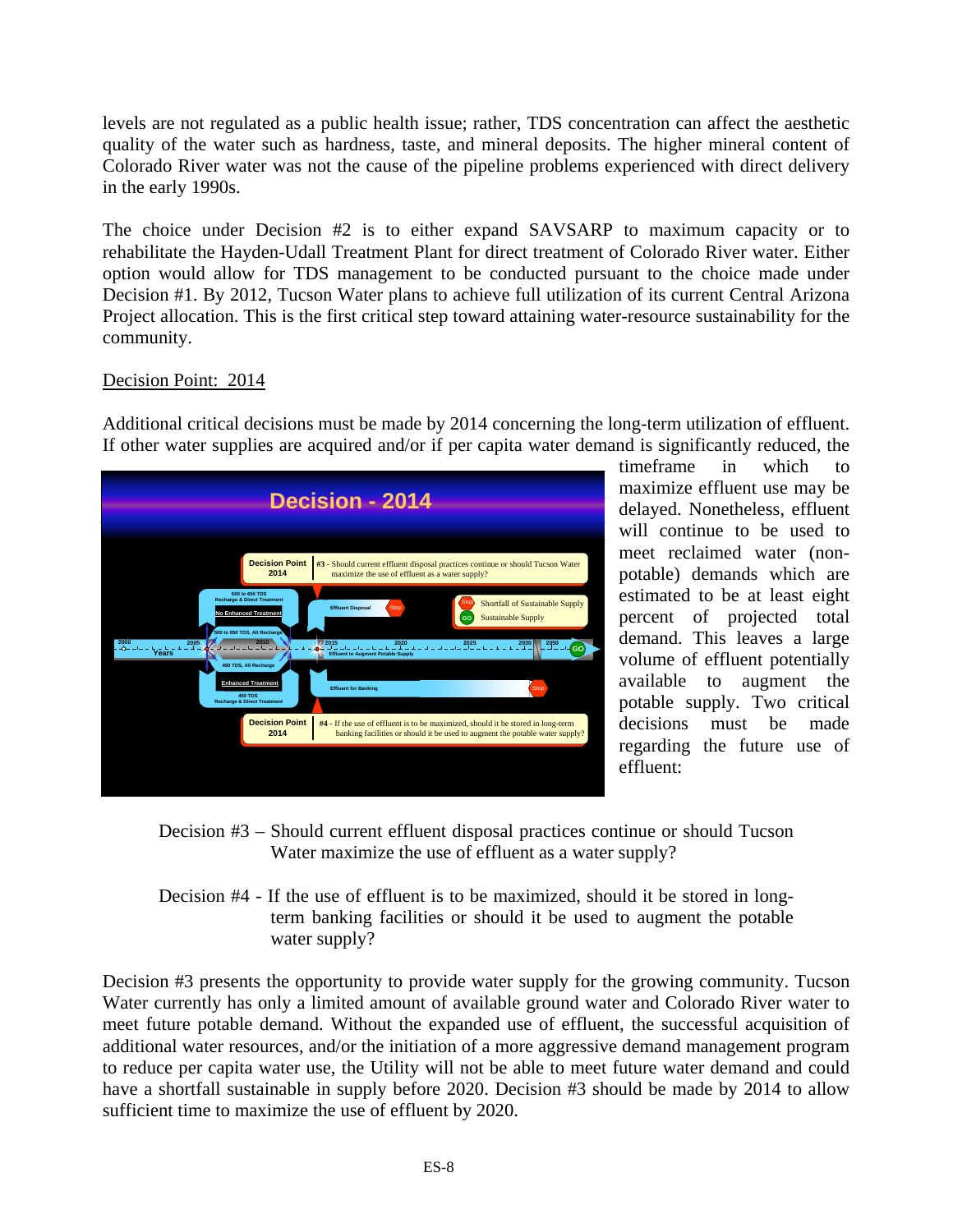If the decision is to maximize effluent usage, then Decision #4 addresses whether to bank effluent in long-term recharge facilities or augment potable supply through the subsequent recovery of recharged effluent. The decision to bank effluent provides the opportunity to preserve the wet water (recharged effluent) for use beyond 2050. This decision would also allow for the accrued paperwater effluent credits to be pumped from the aquifer in areas other than where the water was physically recharged. Even though paper-water credits can be legally recovered this way, it would eventually result in a resumption of ground-water mining. By 2040, this would more than double the hydrologically sustainable rate of pumping from some areas of the aquifer and would cause additional water-level declines and subsidence. The choice to reuse effluent for indirect potable supply provides Tucson Water with the highest potential to meet projected demand through 2050 and offers the greatest opportunity for long-term sustainability. Decision #4 should also be made by 2014.

As Decisions #3 and #4 are made, the Utility will further develop additional options to increase effluent reuse while seeking to acquire additional water supplies. The construction of effluent transmission pipelines would depend on the eventual end use of this water resource. Effluent may be taken to new or existing facilities in Avra Valley and/or to the Tucson basin for recharge. Such facilities could be used for long-term storage and/or to augment potable supply. Regardless of the effluent reuse options selected, some level of additional treatment will be required.

## **TUCSON WATER'S RECOMMENDED PLAN**

The Recommended Plan consists of sets of common elements that are determined by decisions made at specified points in time. The choices made at each critical decision point will determine the range of possible futures from that point in time. Implementing the Recommended Plan means following the route of common elements with the key decision points providing choices and direction along the way. As the planning environment changes over time, the scenario planning

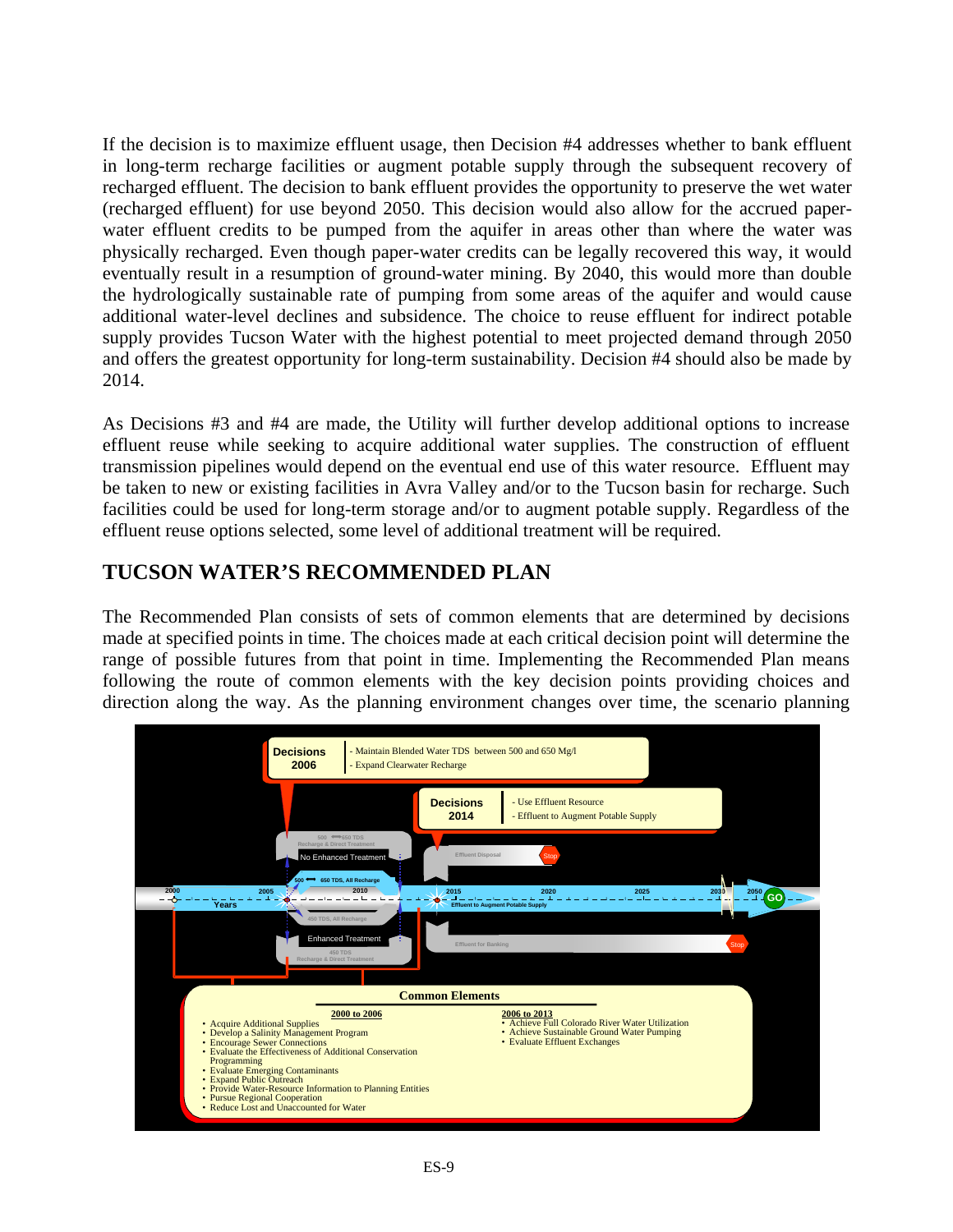process is revisited to establish a new baseline of data and assumptions that will again be used to reassess and develop a new range of possible futures.

In order to initiate a dialogue with customers and to facilitate discussion, Tucson Water offers ten recommendations, many of which address the critical decision points identified. Tucson Water believes that implementing these recommendations will allow the Utility to achieve all of the specified planning goals while retaining maximum flexibility. The conclusions and recommendations summarized below are based on Tucson Water's best professional judgment regarding the most effective ways to meet the projected potable and non-potable needs of the community. These recommendations form the basis for a public discussion on *Water Plan: 2000- 2050*. The City of Tucson's Mayor and Council, in concert with Tucson Water's customers, will make the critical decisions that provide direction to Tucson Water for plan implementation.

### **1. Emphasize Physical Water Management Strategies**

**Conclusion:** The best approach to maintain a sustainable future for the community is to ensure the physical availability of renewable water supplies. The community's sustainable future ultimately depends on maintaining a physical link between renewable water sources and the infrastructure needed to convey those waters to customers within the projected service area. A paper-water management approach that is not hydrologically constrained can not be sustained in the long term.

**Recommendation:** The programs and projects called out in the Recommended Plan emphasize the physical availability of water supplies. These elements should be implemented in as timely a manner as possible to ensure that renewable water supplies will be available to Tucson Water's customers in the long term.

### **2. Utilize Renewable Ground Water**

**Conclusion:** From a hydrologic perspective, a limited but quantifiable amount of ground water is naturally recharged each year from precipitation and surface-water runoff. Ground-water withdrawals that do not exceed these replenishment processes should be considered hydrologically sustainable ground-water pumping. Tucson Water plans to limit its ground water withdrawals to this sustainable level in order to ensure the long-term viability of the aquifer and protect remaining riparian zones within the Utility's service area. This concept was identified as a long-term source of water supply in *Tucson Water Resource Plan 1990-2100*. Under the State's AWS Program, all ground-water pumping is counted against the City's ground-water storage accounts. Currently, no legal mechanism is in place to obtain paper-water credits for natural aquifer recharge.

**Recommendation:** The amount of natural recharge that annually occurs represents a hydrologically renewable ground-water supply that is not legally available. Tucson Water recommends that regulatory recognition of renewable ground water be incorporated into the AWS Program. This supply could then be available as an annual renewable water resource that would not be debited against any long-term storage account. This would require changes in the AWS rules and/or a change in legislation.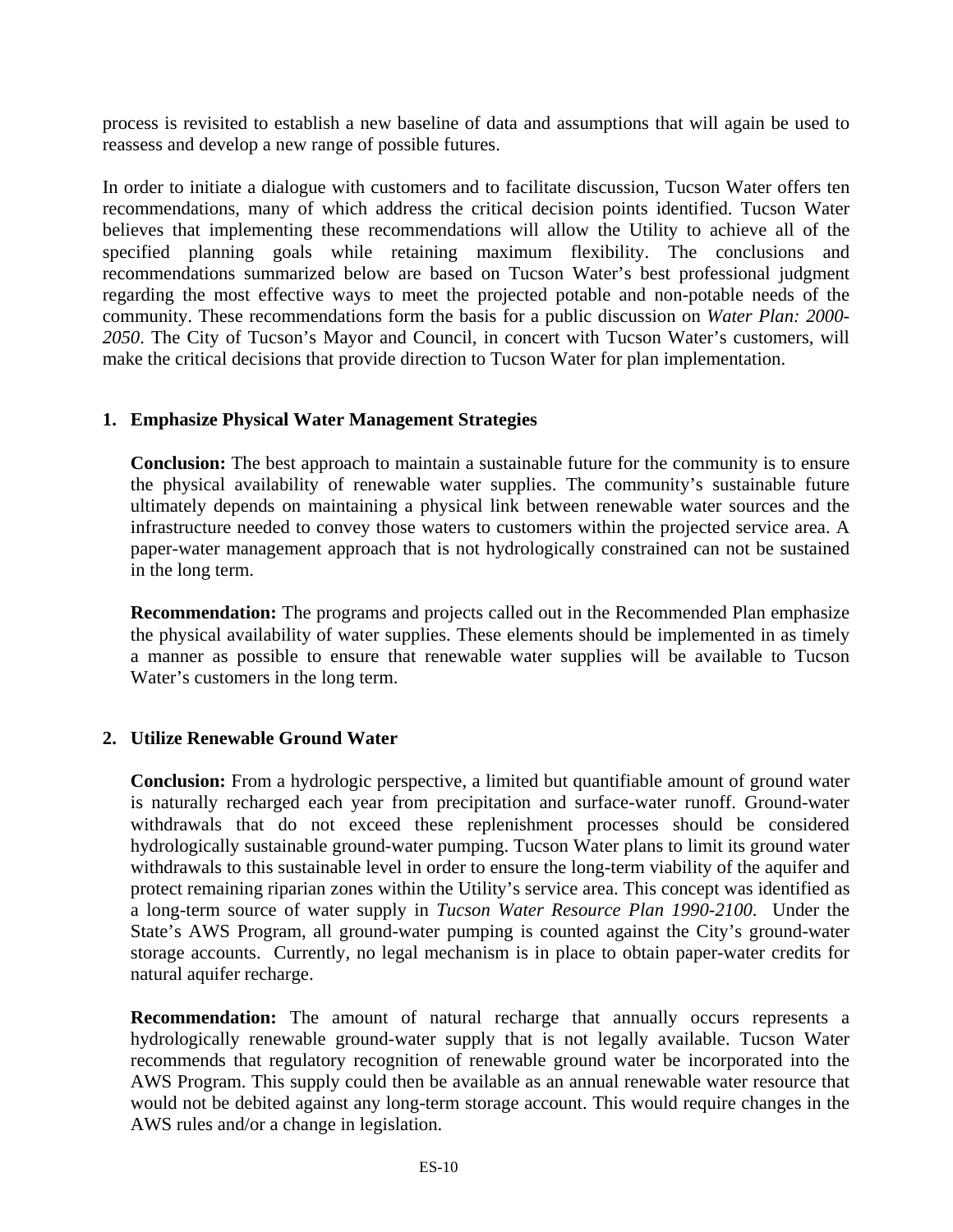#### **3. Reassess the Water-Quality Target for Colorado River Water**

**Conclusion:** Colorado River water currently has an average TDS concentration of 650 mg/L. In contrast, the TDS concentration of ground water provided by Tucson Water averages 280 mg/L. Based on the results of studies and public input associated with the *At the Tap Program*, Tucson Water's customers have accepted a blend of ground water and Colorado River water with a TDS concentration of about 450 mg/L. The choice of 450 mg/L was based on a taste test that was used to establish an aesthetic preference for the blended water. There was no comparative cost analysis done as a consideration for maintaining this preference in the future. All of the planning pathways have the ability to include projects to achieve a TDS concentration of 450 mg/L in the Clearwater blend. However, maintaining this TDS concentration would eventually require some form of enhanced treatment which would be expensive to build and operate. Customers must be offered the opportunity to make an informed choice by considering both aesthetic water-quality preferences and the added incremental cost they would have to pay to maintain that level of mineral content.

**Recommendation:** With regard to Decision #1, Tucson Water recommends that the TDS water-quality target under the Clearwater Program be allowed to increase gradually until it reaches a balance. The ultimate TDS level would be less than 650 mg/L. It is anticipated that this would occur sometime between 2015 and 2030. This recommendation would be the most cost-effective way to provide this renewable resource to the community. It eliminates the need to build an enhanced treatment plant to control TDS concentration as part of the Clearwater Program. In addition, it would preserve more of the available Colorado River water supply by avoiding the estimated 15 percent loss in water volume associated with enhanced treatment and costs associated with brine management and disposal. Should the community decide to maintain the 450 mg/L water quality target, *Water Plan: 2000-2050* can also accommodate that choice. No matter what decision is made in the near term, the overall salinity balance of Tucson Water's potable supplies under any scenario will nonetheless require management at some point in the future.

### **4. Fully Utilize Colorado River Water**

**Conclusion:** In 1999, the community initiated the move toward full utilization of Colorado River water by accepting a blended water supply under the Clearwater Program. The Clearwater Program could provide the City of Tucson the physical ability to recharge its entire annual Central Arizona Project allocation by 2010 and deliver that amount by approximately 2012. Currently, the CAVSARP project is operational and provides the capacity to use 60,000 acre-feet per year of Colorado River water. This project is being re-permitted to recharge up to 80,000 acre-feet per year. The SAVSARP Phase I project will be constructed to take delivery of approximately 45,000 acre-feet of Colorado River water per year by about 2007. In order to achieve full utilization of the City of Tucson's Central Arizona Project allocation, Tucson Water can either rehabilitate the Hayden-Udall Water Treatment Plant for direct delivery or build SAVSARP Phase II for recharge and recovery.

**Recommendation:** Tucson Water recommends that an annual recharge capacity of at least 45,000 acre-feet be operational at SAVSARP Phase I by 2007. Implementing SAVSARP Phase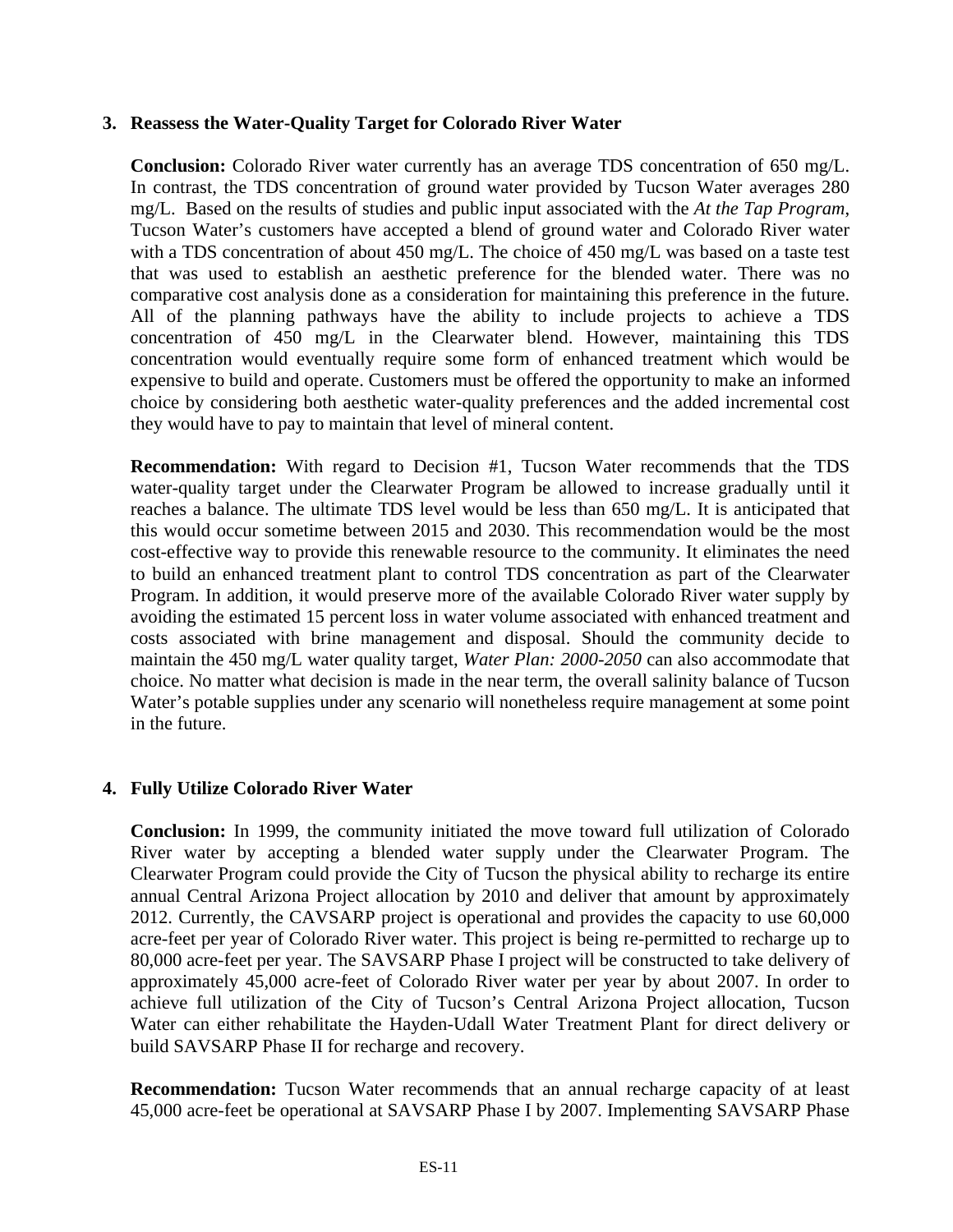I is identified as a common element because it provides needed drought resistance and expanded long-term storage capacity. With regard to Decision #2, Tucson Water recommends that by 2006, a design be initiated for SAVSARP Phase II to bring the project to an annual recharge and recovery capability of 80,000 to 100,000 acre-feet by 2012. With CAVSARP and SAVSARP, Tucson Water would have excess recharge capacity. This would allow the Arizona Water Banking Authority to store large volumes of surplus Colorado River water at these facilities for use when the Colorado River water supply is interrupted. Banking Colorado River water at these facilities ensures that the Utility will have wet-water supply reliability where Tucson Water has recovery capabilities.

### **5. Fully Utilize Effluent for Future Supply**

**Conclusion:** Tucson Water currently uses reclaimed effluent to meet non-potable water demand. Reclaimed water use accounts for approximately eight percent of total water demand. The remaining two thirds of the effluent that is currently owned and controlled by the City of Tucson is discharged into the Santa Cruz River and passively accrues water credits at a rate of 50 percent of the total volume recharged in managed underground storage facilities. If this method of effluent use continues, this renewable water resource cannot be efficiently used to maximize long-term banking or to augment the ground-water system for eventual potable reuse. Tucson Water is projected to have a shortfall in potable water supply by 2020 unless one or more of the following initiatives are successfully implemented: acquisition of additional water supplies, a more aggressive demand management program, full utilization of effluent, and/or the resumption of ground-water mining. However, the latter would cause additional declines in water levels, increase the potential for additional subsidence, and accelerate the rate at which the Utility's allowable ground-water credits would be debited.

**Recommendation:** With regard to Decision #3, Tucson Water recommends that by 2014 a commitment should be made to no longer discharge the City's effluent that is not used in the reclaimed system to the Santa Cruz River. Instead, the resource-management goal would be to maximize the future use of effluent through recharge.

### **6. Utilize Effluent as a Wet-Water Resource**

**Conclusion:** Recharging effluent in an area that is not hydrologically connected to where pumping occurs would provide the legal right for additional ground-water withdrawals in Tucson Water's existing well fields. However, continued pumping of ground water at rates that exceed hydrologic sustainability will eventually result in a resumption of ground-water level declines and an increase in the potential for additional land subsidence in the Tucson area. The only viable long-term approach is to physically recover the effluent where it is recharged.

**Recommendation:** With regard to Decision #4, Tucson Water recommends that effluent be used to support the reclaimed water system, for banking, and/or for eventual indirect potable use. Unless additional water supplies are acquired in the near term, an enhanced treatment plant and an effluent pipeline to convey the highly-treated effluent to Tucson Water recharge facilities should be constructed and operational by 2017. The effluent would be treated to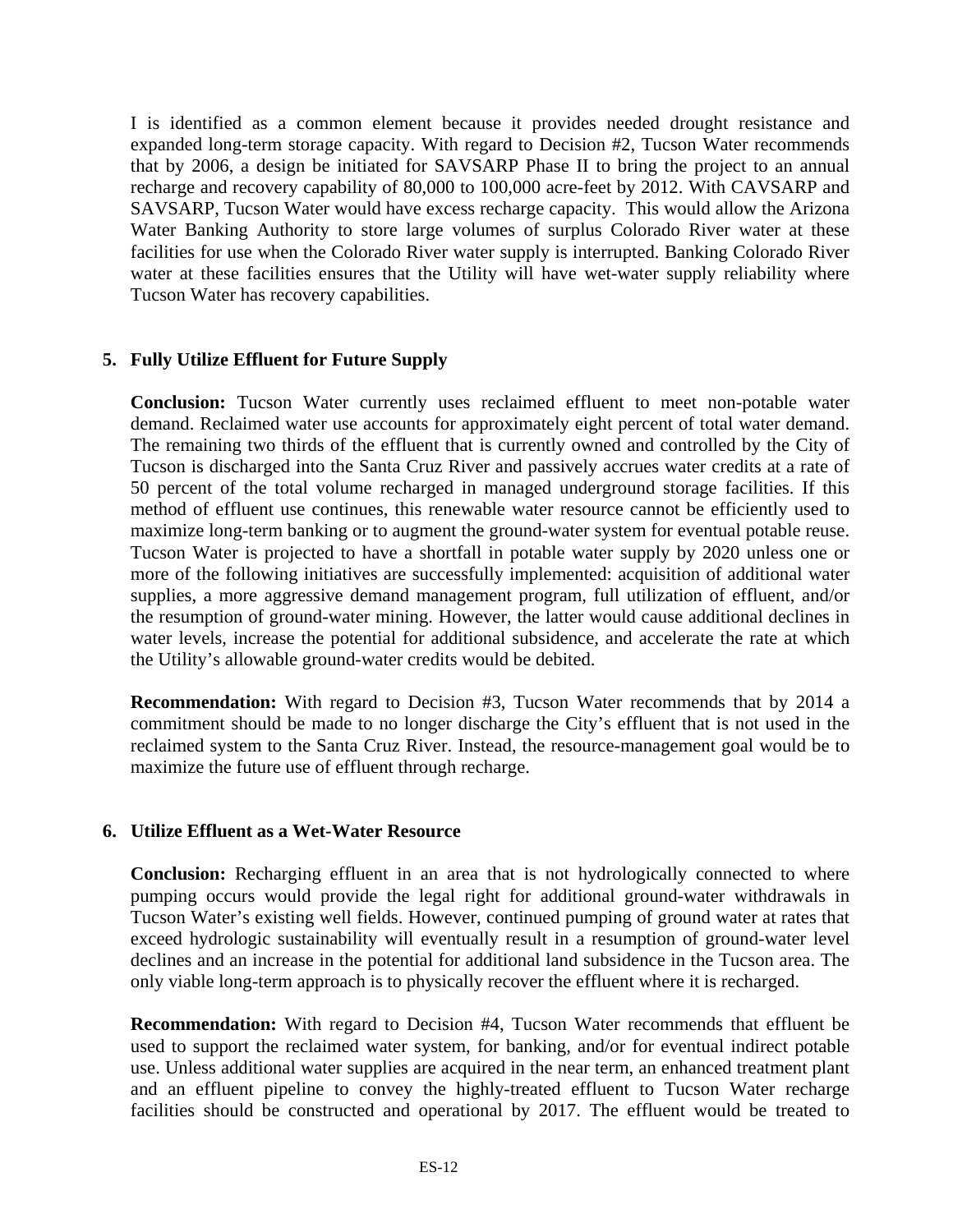remove a wide range of constituents and would allow for managing the mineral content of the water before it is recharged and blended with other source waters for eventual potable use. Decision #4 must be preceded by an intensive outreach effort to inform the public of the waterresource challenge that will soon be facing the community and hence the need to indirectly reuse effluent for potable supply to ensure long-term sustainability. Review of demand projections indicates that without the acquisition of additional supply, the indirect reuse of effluent for potable use may need to be initiated by 2025 to avoid a supply shortfall within Tucson Water's service area before 2040.

### **7. Acquire Additional Water Supplies**

**Conclusion:** Other metropolitan areas in Arizona have recently been active in acquiring additional long-term water supplies. As a result, the City of Tucson needs to implement an aggressive program to pursue potentially available supplies even though it has a substantial Central Arizona Project allocation and ground-water portfolio. Water resources will become increasingly limited both locally and statewide. Municipal water providers as well as other water users will be competing to acquire additional water resources. The limited availability of potential sources of supply could make the acquisition of additional resources both expensive and uncertain. Potential supply sources might include additional Central Arizona Project allocations, leased or purchased Colorado River water, local and imported sources of ground water, and locally available effluent.

**Recommendation:** Tucson Water recommends that an aggressive program of identifying and pursuing the acquisition of additional water sources be undertaken in the near term. This program needs to be continued throughout the 50-year planning period.

#### **8. Manage Water Demand**

**Conclusion:** Tucson Water is currently pursuing a number of avenues to manage demand including conservation programming, reducing lost and unaccounted for water, encouraging the practice of water harvesting, and providing public information programs. Additional demand management efforts should be evaluated to further reduce per capita water use. An extended period of monitoring and evaluation of these programs will be needed to demonstrate actual water savings.

**Recommendation:** Tucson Water should strengthen its efforts to reduce the annual volume of lost and unaccounted for water in its potable systems. The Utility will also continue an ongoing historical review of the conservation program to assess its effectiveness in reducing potable and total per capita water usage rates. In addition, an assessment will be conducted to evaluate the potential to further reduce potable and total per capita water usage rates by implementing more aggressive conservation programs.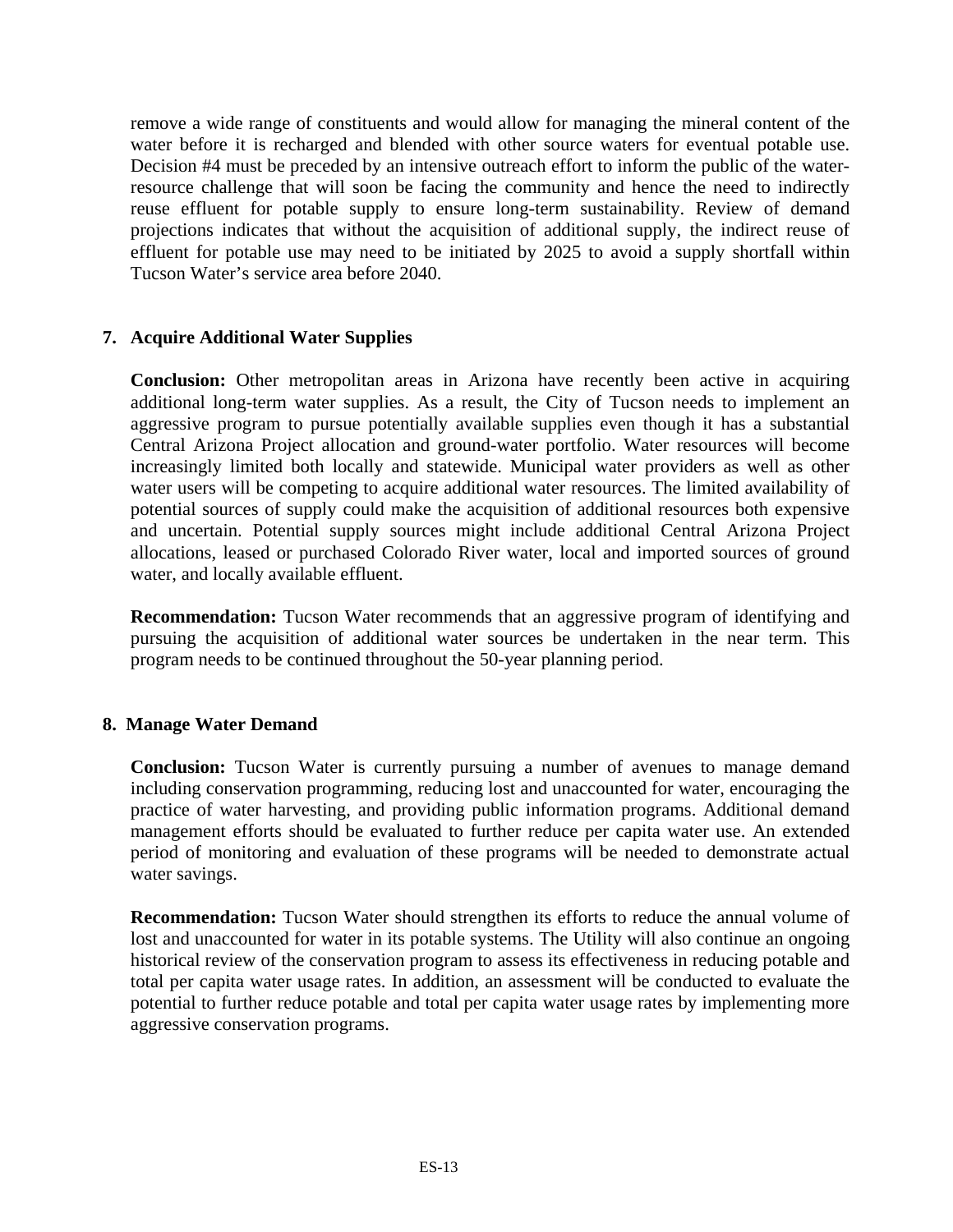#### **9. Implement a Water-Resource Impact Fee**

**Conclusion:** The cost of growth is to be paid through a combination of impact fees and rate increases. The cost to expand the system and develop additional water supplies to meet future growth should continue to be shifted from existing to future customers as they become part of the system.

**Recommendation:** Tucson Water will develop a financial plan that continues to shift the cost burden of growth to new customers as they are added to the system. The Utility has implemented a system equity fee as an important step in this continuing process. This fee requires new customers to pay for the existing excess system capacity that exists today; this is the financial vehicle used to recover the costs already expended to provide the capacity needed to meet the water demands they bring as new customers. As a result, the system equity fee is referred to as a backward-looking fee. As Tucson Water looks to the future, a forward-looking impact fee should be developed to cover the development of additional water resources and system expansions required to meet future growth.

### **10. Expand Regional Cooperation**

**Conclusion:** Other metropolitan areas in Arizona have recently been active in acquiring additional long-term water supplies. Many of Tucson Water's current uncertainties and challenges are similar to those of other water providers in the region. A mix of short-term actions and long-term planning will be needed to address current issues as well as new ones that will arise over time. Such issues can be most effectively addressed if cooperation can be achieved among local water providers in eastern Pima County. If a cooperative structure can be established in the near term, Tucson Water would coordinate its efforts with the other members to work collectively in acquiring additional sources of supply, implementing an integrated regional salinity control program, and making arrangements to distribute renewable resources within the region.

**Recommendation:** Steps should be taken toward establishing a regional cooperative with other water providers in eastern Pima County. The cooperative should focus on setting guidelines for members to act in a unified and cooperative manner. If a cooperative structure can be established in the near term, Tucson Water would coordinate its efforts with the other members to address regional water issues.

### **CONCLUSIONS**

Tucson Water developed *Water Plan: 2000-2050* to initiate a dialogue with the community to address the water-resource challenges which lie ahead. The Plan will be reassessed as assumptions and circumstances change over time. In order to sustain growth through 2050 and beyond, Tucson Water must take full advantage of all renewable resources currently available, seek to acquire additional sources of supply, and develop a more aggressive demand management program to reduce per capita water usage.